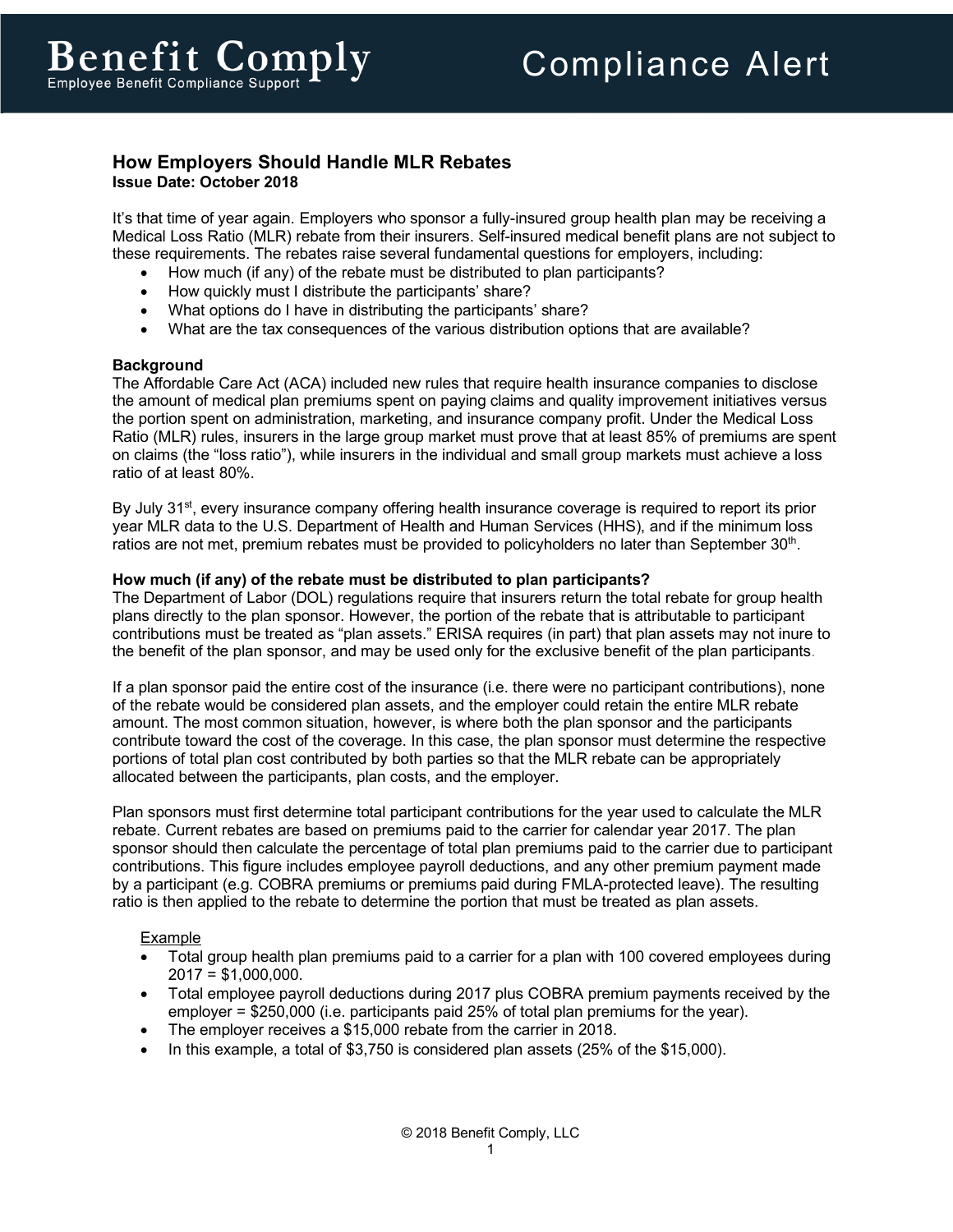### **What Should the Employer Do With the Plan Assets?**

The first place to look to determine how the MLR rebate should be handled is at the employer's plan documents. Some plan documents are written to define the ownership and handling of the portion of the MLR rebate that is determined to be a plan asset. The plan can reserve the right for the employer to retain the entire rebate, including the plan asset portion, as long as the rebate is not used in a manner prohibited by ERISA. Unfortunately, many plan documents do not contain language to properly address this issue. In this case, the employer should consider using the plan asset portion of the rebate in one of two ways: (i) improving plan benefits; or (ii) returning an appropriate amount to plan participants. Since the MLR rebate is typically very small, it is usually not feasible to use it to improve plan benefits, so the most common approach is to return money to plan participants.

### **Who must receive the participant portion of the rebates?**

Decisions about how to allocate the participants' portion of the rebate are subject to ERISA's general standards of fiduciary conduct, which require that plan fiduciaries act prudently, solely in the interest of plan participants and their beneficiaries, in accordance with the provisions of the plan, and with impartiality to plan participants. When a plan provides multiple benefit options under separate policies, the participants' share of the rebate must be distributed to the participants and beneficiaries covered under the policy to which the rebate applies.

The most obvious decision the employer must make concerns what group of participants should receive the rebate. The most commonly chosen options are:

- 1. Returning the rebate to participants covered by the plan in the year in which the rebate is received (current plan year participants in 2018, including COBRA participants), or;
- 2. Returning the rebate to individuals who participated in the plan both in the year in which the rebate is received (2018 in this case), and in the year used to calculate the rebate (2017).

DOL guidance points out that it will usually not be necessary to distribute rebates to former plan participants. DOL guidance states: *If [an employer] finds that the cost of distributing shares of a rebate to former participants approximates the amount of the proceeds, the fiduciary may properly decide to allocate the proceeds to current participants [only]…* In most cases, the amount of the rebate on a per participant basis will be so small that the administrative cost of distributing it to former participants will exceed the value of the rebate. "Former plan participants" refers to previous plan year participants, not COBRA participants or former employees. In other words, current COBRA participants should be included in the rebate distribution.

### **What options do I have in distributing the employees' share?**

As plan sponsors develop an allocation method, many questions are sure to arise. Should participants who are not required to contribute to the plan (e.g. employer-provided, employee-only coverage) share in the rebate? Should participants with family coverage receive a larger rebate than participants with employee-only coverage?

Fortunately, the distribution allocation method is not required to exactly reflect the premium activity of individual plan participants. DOL guidance states, *In deciding on an allocation method, the plan fiduciary may properly weigh the costs to the plan and the ultimate plan benefit as well as the competing interests of participants or classes of participants provided such method is reasonable, fair and objective.* In many situations, the most fair, reasonable and objective method of allocation may be as easy as dividing the rebate evenly over all current plan participants, even if those participants made different contributions to the plan.

Once the allocation method is determined, the next step is to decide exactly how the rebate is to be distributed. There are, of course, tax implications for all three alternatives, as will be addressed in the next section. The three most obvious methods of distributing the plan participants' share of the rebate are:

1. To return the rebate to the participant as a cash payment;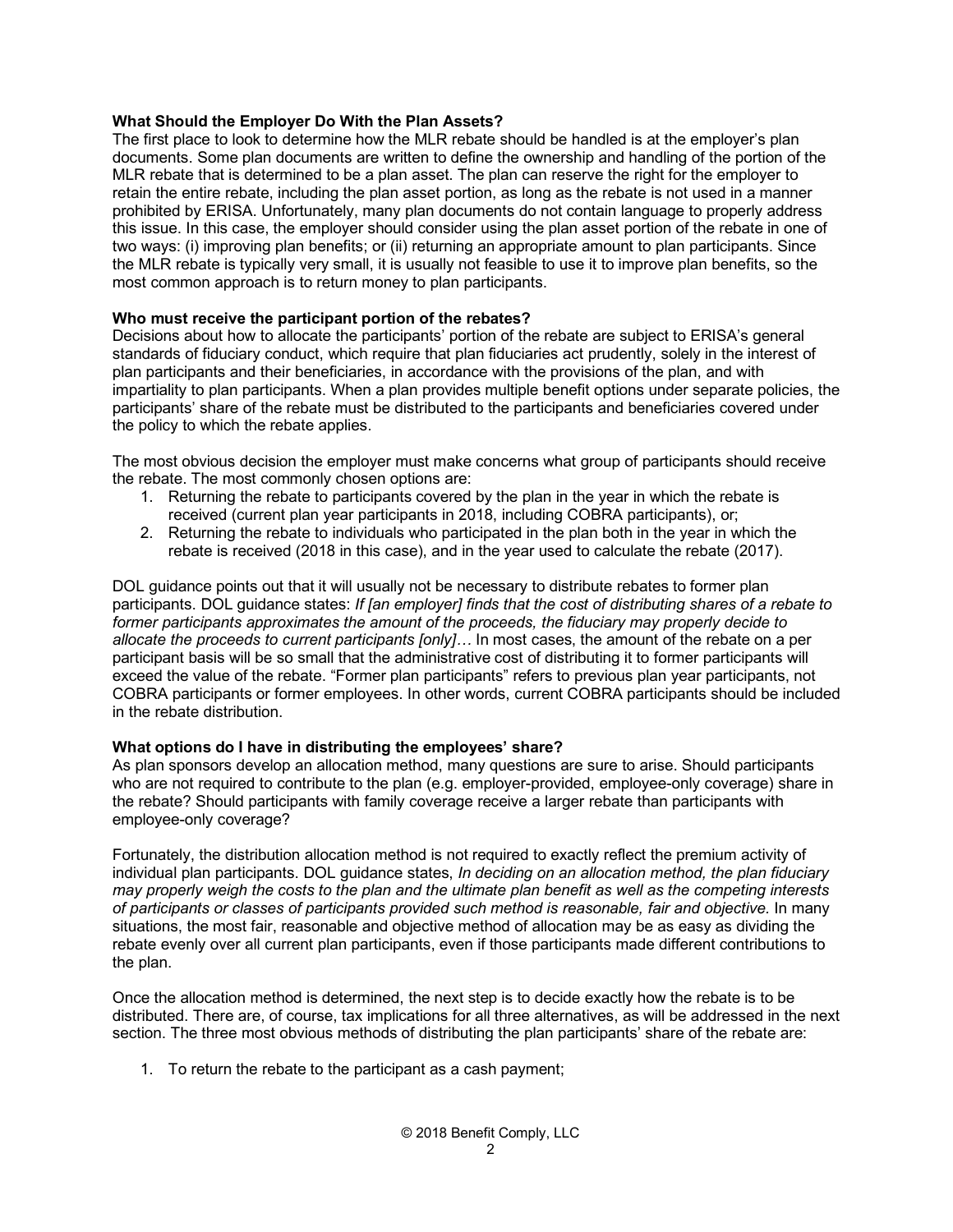- 2. To apply the rebate as a reduction of future participant contributions (a so-called "premium holiday"); or
- 3. To apply the rebate toward the cost of benefit enhancements.

Each option has its own advantages and disadvantages, but the third option (benefit enhancement) is viewed by many as being the least favorable due to the complexity of making a benefit change (for what will normally be a very small "per participant" amount), and the increased cost to the plan in future years when a rebate may not be available. Premium holidays and return of the rebate through a bonus or compensation adjustment tend to be the most common distribution methodologies.

# **What are the tax consequences of the various distribution options that are available?**

The Internal Revenue Service (IRS) published a set of Frequently Asked Questions (FAQs) related to the tax treatment of various forms of MLR rebate distribution. According to the IRS guidance, if participant contributions were made on a pre-tax basis, the rebate portion that is returned to the participant as cash or a premium holiday must be treated as taxable income. On the other hand, for contributions made on an after-tax basis, the rebate will not be taxable.

Pre-Tax Participant Contributions (rebate limited to individuals who participated in the plan in both the current and the prior year):

- If the rebate is distributed as cash, it will be taxable because of the participants' income increasing by the amount of the rebate.
- If the rebate is distributed as a reduction in current-year contributions, it will be "effectively" taxable; because the amount of the participants' pre-tax contribution toward current year benefits will decrease, their taxable income will increase by a like amount.

Pre-Tax Participant Contributions (rebate distributed to all current-year participants even if they did not participate in the prior year):

- For those who were participants in the prior year, the rebate is taxable for the same reasons as described immediately above.
- For those who were not participants in the prior year, if the rebate is distributed as cash, it will be taxable due to an increase in the participants' income.
- For those who were not participants in the prior year, if the rebate is distributed as a reduction in current year contributions, it will be "effectively" taxable by virtue of the fact that current year pretax contributions will decrease, thereby leaving more of the participants' income as taxable.

# **How quickly must I distribute the participant's share?**

As established above, ERISA plan assets must generally be held in trust; however, due to DOL guidance released a number of years ago, most employer-sponsored group health plans are not required to maintain trusts. Fortunately, according to DOL guidance, employers are not required to hold the rebates in trust as long as they are distributed to participants within three months of receipt by the plan sponsor.

# **Summary**

Employers should be aware that although employers are not required to send a specific notice regarding the rebate to employees, insurance carriers are required to send notices of rebates to plan participants. The notices sent by carriers will not include the amount of the rebate, but will state that the rebate was sent to the employer and that a portion may be distributed to participants.

Employers receiving a rebate may want to consider sending an employee communication that clarifies whether, and how, employees can expect to receive their portion of the rebate. Employers may also want to point out that the rebate will usually be a relatively small amount on a per-participant basis. Employees may incorrectly assume that they will be receiving a significant rebate based on only the information included in the carrier notices.